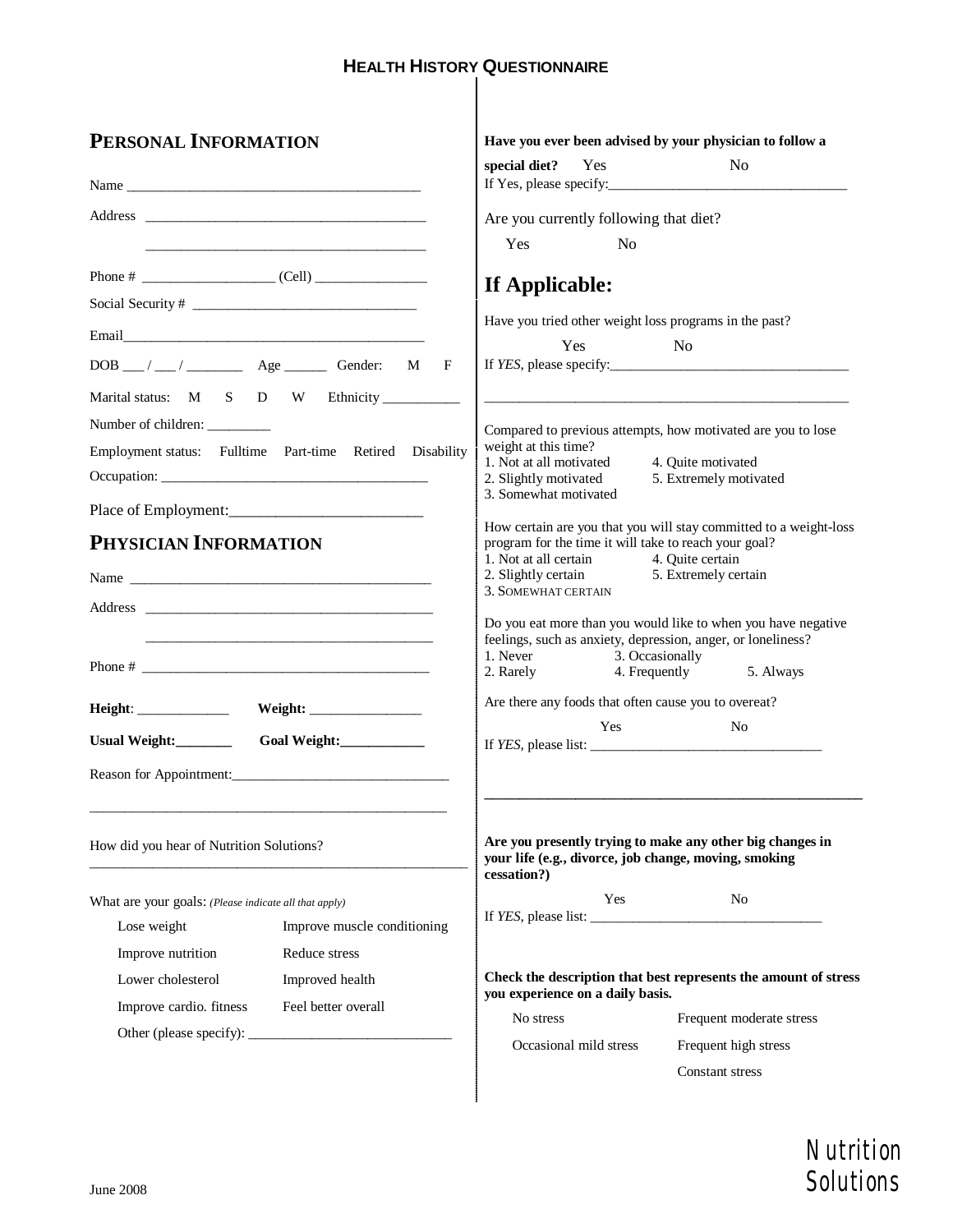## **HEALTH HISTORY QUESTIONNAIRE**

I

| Do you drink alcoholic beverages at all?<br>Yes<br>N <sub>0</sub><br>If YES, please specify the number of drinks per week:<br>$0-2$ drinks<br>$3-14$ drinks<br>More than 14 drinks<br>NOTE: One drink equals one ounce of hard liquor, 6 oz. of wine, or 12 oz. of beer.<br>Are you presently exercising a minimum of three times<br>per week at least 30 minutes at a time?                                                                                                                                                                                                                                                                | <b>Family Weight History:</b><br>Are any members of your family overweight?<br>N <sub>O</sub><br><b>YES</b><br>Does your family eat meals together?<br>No<br>Yes<br>Does anyone in your family diet?<br>Yes<br>N <sub>0</sub>                                                                                                                                                                                                                                                                                            |
|---------------------------------------------------------------------------------------------------------------------------------------------------------------------------------------------------------------------------------------------------------------------------------------------------------------------------------------------------------------------------------------------------------------------------------------------------------------------------------------------------------------------------------------------------------------------------------------------------------------------------------------------|--------------------------------------------------------------------------------------------------------------------------------------------------------------------------------------------------------------------------------------------------------------------------------------------------------------------------------------------------------------------------------------------------------------------------------------------------------------------------------------------------------------------------|
| <b>Yes</b><br>N <sub>0</sub><br>If YES, please specify:<br>Running/jogging<br>Brisk walking<br>Biking<br>Aerobic dancing<br>Racquet sports<br>Swimming<br>Weight training<br>Cross country skiing<br>Total minutes engaged in aerobic activity per week:<br>$0-20$ min/week<br>$21-40$ min/week<br>$41-60$ min/week<br>61-80 min/week<br>81-100 min/week<br>$100+ min/week$<br>Do you belong to a gym?<br>N <sub>o</sub><br>Yes<br>Do you have any equipment in the home?<br>Yes<br>No<br>If yes, please specify:<br>Have you participated in cardiac rehabilitation or physical<br>therapy in the past 12 months?<br>Yes<br>N <sub>0</sub> | Do any of the following apply to your immediate family?<br>Heart attack / cardiac related surgery prior to 50 years of age<br>Strokes prior to 50 years of age<br><b>EATING HABITS:</b><br>Do you know how to cook?<br>Yes<br>N <sub>0</sub><br>Do you eat standing up?<br>Yes<br>N <sub>0</sub><br>Do you eat fast?<br>Yes<br>N <sub>0</sub><br>Do you eat while watching TV?<br>Yes<br>N <sub>0</sub><br>Do you eat while in the car?<br>Yes<br>N <sub>0</sub><br>Do you avoid certain foods?<br>Yes<br>N <sub>o</sub> |
| If YES, for what reason?                                                                                                                                                                                                                                                                                                                                                                                                                                                                                                                                                                                                                    | What are your expectations from coming to see the dietitian<br>today?                                                                                                                                                                                                                                                                                                                                                                                                                                                    |



\_\_\_\_\_\_\_\_\_\_\_\_\_\_\_\_\_\_\_\_\_\_\_\_\_\_\_\_\_\_\_\_\_\_\_\_\_\_\_\_\_\_\_\_\_\_\_\_\_\_\_\_\_\_